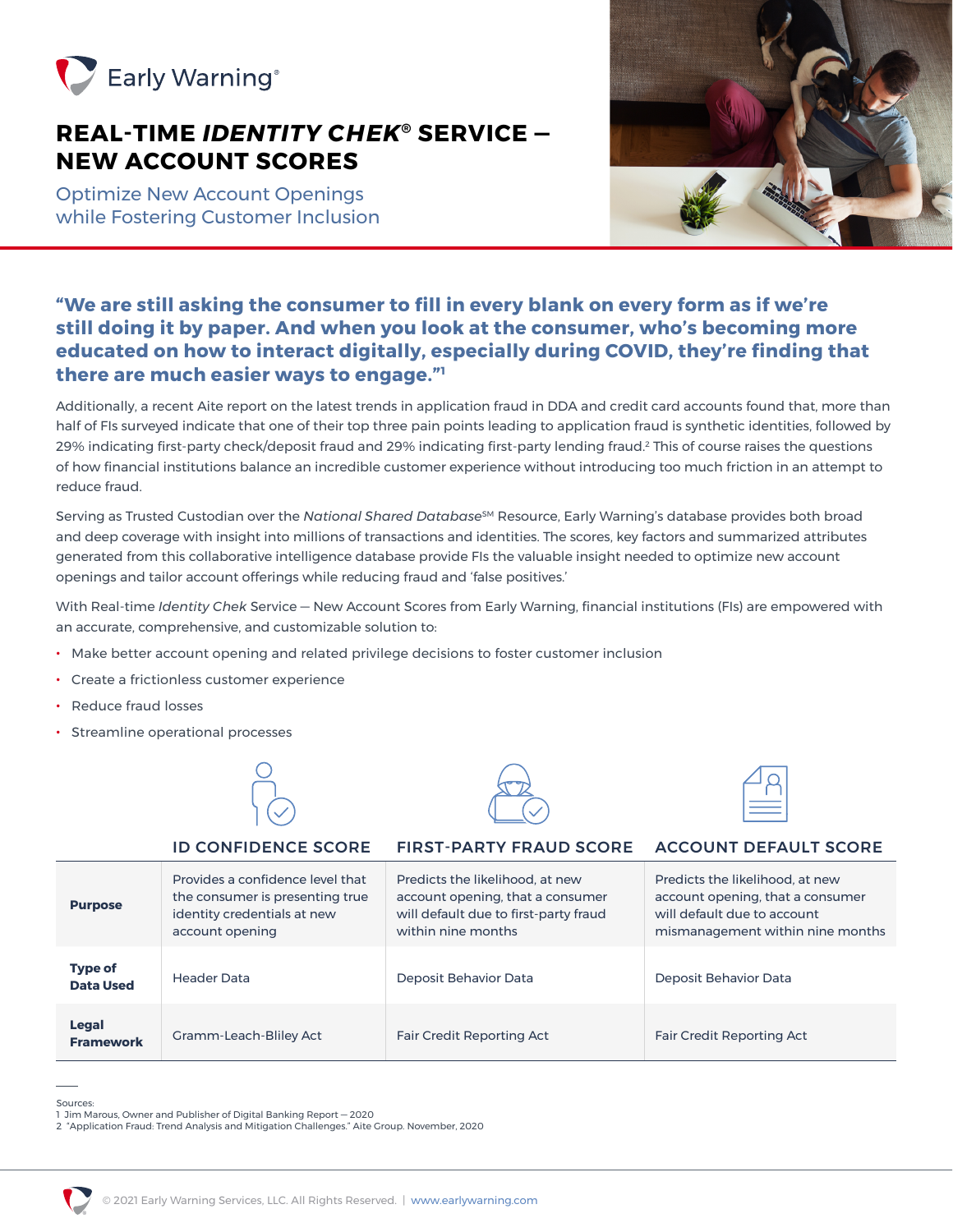# Predictive and Analytic New Account Scores

The unique cross-institution data set managed by Early Warning combined with sophisticated analytics has led to the development of analytical and predictive scores that go beyond rules-based solutions to better enable FIs with data intelligence to improve new account opening decisions.

Early Warning's predictive Real-time *Identity Chek* Service — New Account Scores allow you to expand your customer-base with confidence. You can determine the likelihood of a valid identity in real-time as well as determine the likelihood of potential losses within the first nine months of a new account being opened. Our service incorporates the deepest set of deposit performance data available in the industry, not credit performance data, eliminating binary "yes" or "no" decisions based on a single match to a negative dataset.

NEW ACCOUNT SCORES



**New Account Application Submitted**

# **Early Warning Early Warning provides:**

- ID Confidence Score
- First-party Fraud Score
- Account Default Score
- Key factors and summarized attributes

### **FI Determines:**

- Approval/Decline
- Product and privileges to offer

# ID CONFIDENCE SCORE: IS THE APPLICANT REALLY WHO THEY CLAIM TO BE?

Those who commit fraud, including true-name fraud, manipulate information to compromise the financial system. Through bank-contributed identity information and third-party data sources, Early Warning has expanded identity data coverage to significantly improve the ability to detect synthetic and manipulated identity and determine whether an applicant is presenting their true identity.

## HOW ID CONFIDENCE SCORE WORKS

Early Warning has the deepest set of identity data available in the industry. By using advanced predictive analytics, the ID Confidence Score positively identifies people as they apply for new accounts. It uses proprietary data including deposit and credit header data in addition to public data sources. This provides organizations with the ability to better distinguish between verified and suspect identity credentials with confidence.

## ID CONFIDENCE SCORE

Early Warning's coverage provides an improved ability to identify synthetic and manipulated identity.

### **Improve Customer Service**

Advance consumers through the account opening process more efficiently

### **Increase Identity Confidence**

- Determine likelihood of valid identity in real-time
- Reduce false positives and false negatives

#### **Reduce Identity Fraud Loss**

- Better detect synthetic and manipulated identities
- Remove friction for legitimate customers while quickly identifying fraudsters

### **Improve Operational Efficiencies and Compliance Requirements**

- Streamline review of suspect identities with an inquiry-based, real-time solution
- Improve CIP and KYC initiatives
- Gramm-Leach-Bliley Act compliant authentication scoring